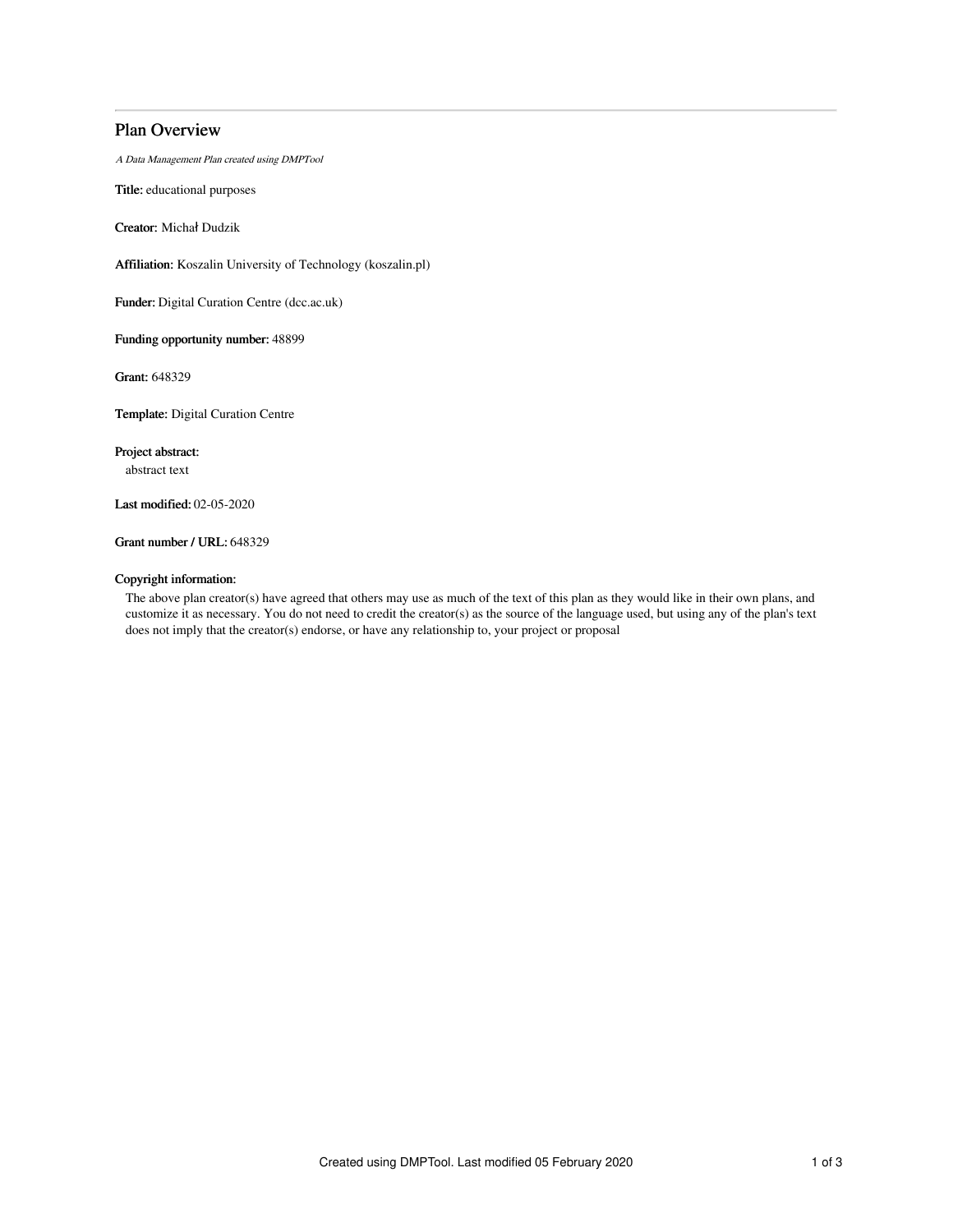# educational purposes

### Data Collection

What data will you collect or create? data collection

How will the data be collected or created? How will the data be collected or created?

### Documentation and Metadata

What documentation and metadata will accompany the data? What documentation and metadata will accompany the data?

#### Ethics and Legal Compliance

How will you manage any ethical issues? How will you manage any ethical issues?

How will you manage copyright and Intellectual Property Rights (IP/IPR) issues? How will you manage copyright and Intellectual Property Rights (IP/IPR) issues?

## Storage and Backup

How will the data be stored and backed up during the research? How will the data be stored and backed up during the research

How will you manage access and security?

How will you manage access and security?

### Selection and Preservation

#### Which data are of long-term value and should be retained, shared, and/or preserved?

Which data are of long-term value and should be retained, shared, and/or preserved?

#### What is the long-term preservation plan for the dataset? What is the long-term preservation plan for the dataset?

## Data Sharing

#### How will you share the data? How will you share the data?

Are any restrictions on data sharing required? Are any restrictions on data sharing required?

## Responsibilities and Resources

## Who will be responsible for data management?

Who will be responsible for data management?